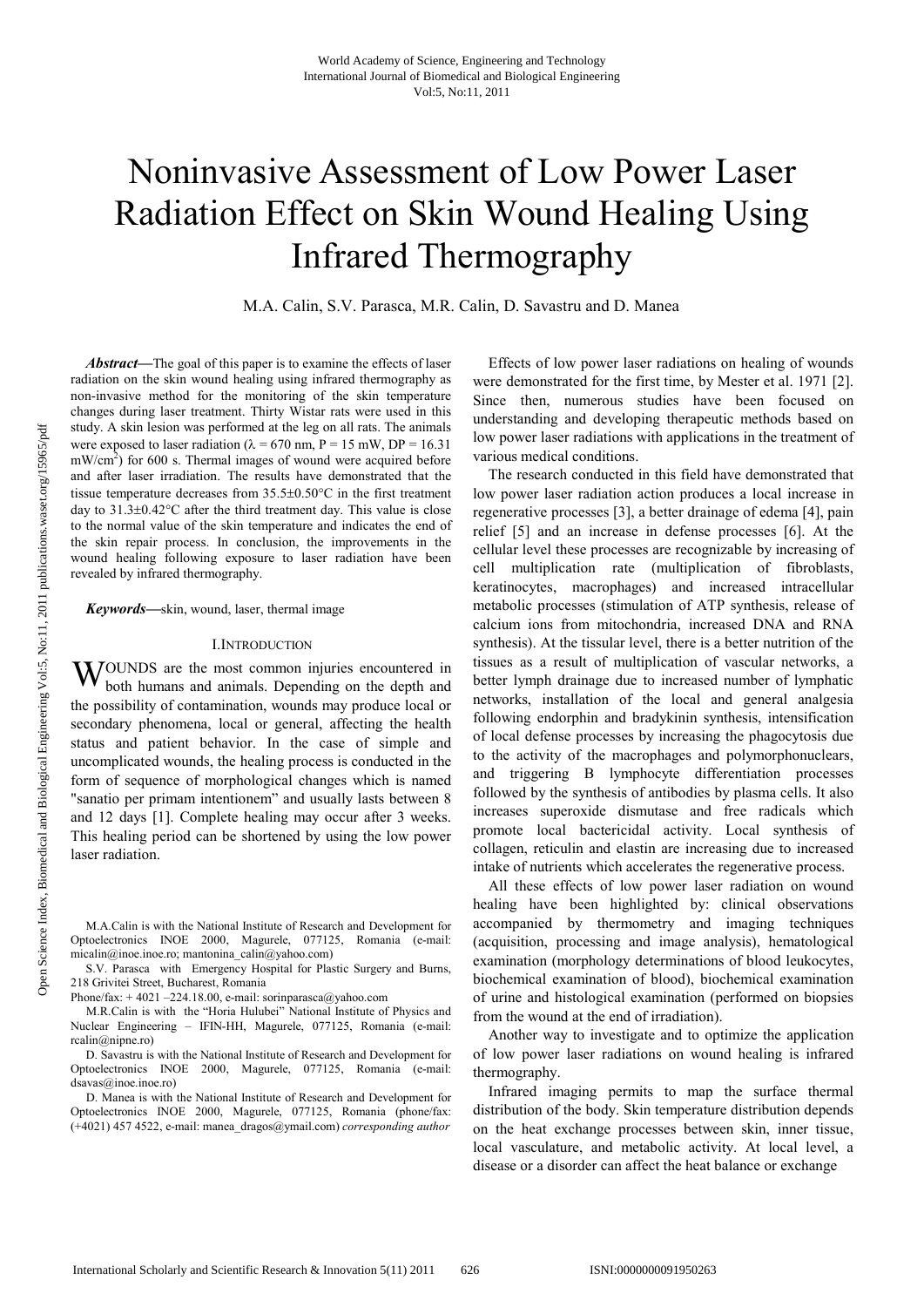processes resulting in modification of the skin temperature.

Infrared thermography has been widely used as diagnostic method in oncology [7], neurology [8], rheumatology [9], dermatology [10], sports medicine [11], etc. and less as a method of evaluating the effectiveness of medical treatments.

The role of infrared thermography for monitoring of the laser radiation effects on biological tissues was demonstrated by a small number of studies [12,13].

 The aim of this paper is to evaluate the effects of low power laser radiation on the healing of rat skin lesions using infrared thermography for the visualization and quantification of the variations of the skin temperature. It is known that the wound from its inception to healing is warmer than its surroundings and we presume that temperature variations induced by wound exposure to low power laser radiation can provide useful information about the healing process.

## II.MATERIALS AND METHODS

#### *A. Animals*

In our experiments we used thirty adult Wistar healthy rats (10-12 weeks) weighting between 100-150g. The animals were kept in conditions stipulated by the law 305/2006 referring to European Agreement for protection of animals used in experiments and other scientific purpose (1986) and by the Convention Protocol amend (Strasbourg 1998); Romania adopted this law on the  $15<sup>th</sup>$  of February 2006.

The calf of the right hind leg of the animals was depilated and the shaved area was prepared with iodine alcohol. After performing local anesthesia using 1% xylocaine, a partial thickness wound with an area of approximately 100 mm<sup>2</sup> (a strong clip) was inflicted. This experimental protocol was approved by the Ethics Commission.

The animals, identically quartered and fed, were divided in two groups: experimental group (15 animals) and control group (15 animals).

## *B. Laser Irradiation*

After acclimatization for 10 min, continuous irradiation with a laser system SCL-TR (INOE 2000, Romania) with  $P = 15$ mW and wavelength  $\lambda = 670$  nm  $\pm$  10 nm was applied using the contact method. The spot size on the tissue was  $0.92 \text{ cm}^2$ with a power density of 16.31 mW/cm<sup>2</sup> and the time exposure was set at 600 s. Laser treatment was applied for three consecutive days.

## *C.Infrared Thermography*

A noncontact ThermaCamB2 Infrared Camera (FLIR System: Field of view / min focus distance 34° x 25°/0.1m, thermal sensitivity  $\leq 0.10^{\circ}$ C at 25°C and spectral range 7.5 to 13 µm) was used for the temperature recordings. Analysis of the thermal images was performed with the Quick Report v1.0 software which allows measurements over a defined region of interest. The thermal images of the wounds were taken before and after each irradiation session

## *D.Statistical Analysis*

Data are presented as means  $\pm SD$ . The mean value and its standard deviation were calculated using Microsoft Excel and differences between control group data and the experimental group data were tested statistically with Student's t test. Statistical significance was assumed if  $p < 0.05$ .

## III.RESULTS

The temperature of normal and injured rat skin before laser treatment was 30.5°C respectively 35.2°C as it is shown in Fig. 1.



Fig. 1 Thermal images and profile of skin temperature across the line Li1 for animal no. 1 acquired before the laser treatment

The thermal images of wounds acquired before and after each session of irradiation reveal the variation of temperature due to both photochemical and thermal effects induced by laser radiation on biological tissue.

For example, animal 1 (experimental group) showed a decrease of the temperature of the wound from  $T_{1i} = 35.2$ °C to  $T_{1f}$  = 32.9°C during the irradiation process in the first day. This decrease of temperature appears because the treatment with low power laser radiation could have the effect to reduce the inflammatory process (photochemical effect) and increase evaporation at the surface of the wound (thermal effect).

Next day (24 hours after the first irradiation session) the temperature showed an increasing value from  $T_{1f} = 32.9$ °C to  $T_{2i}$  = 34.9°C. This increased value of temperature has revealed that the wound still affects the heat balance and a new laser treatment is necessary for the establishing the thermal equilibrium.

After the second irradiation session, the skin temperature has decreased to  $T_{2f} = 33.5$ °C and has reached almost normal values after the third treatment ( $T_{3f} = 32.4$ °C). This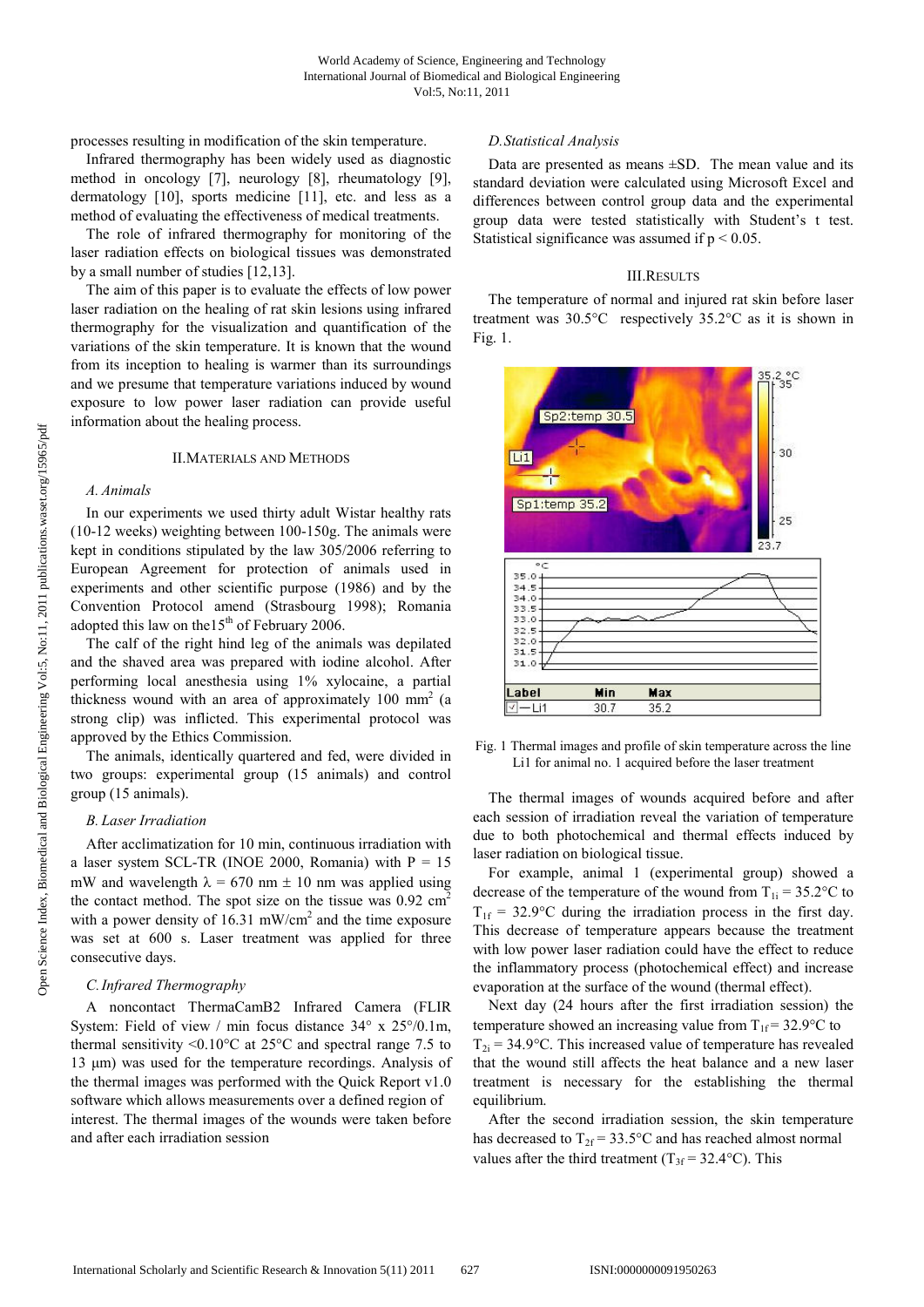modification of wound skin temperature might be regarded as an enhancement of cell metabolism.

Distinct animals from experimental group exhibit different behavior after three days of treatment. The skin temperature decreases during the first laser radiation exposure from  $T_{1i}$  = 35.48 $\pm$ 0.52°C to T<sub>1f</sub> = 33.19  $\pm$ 0.53°C (Fig. 2.a) and increases in the next 24 hours to  $T_{2i} = 34.40 \pm 0.39$ °C. During the second session of irradiation, the temperature decreases again reaching the value  $T_{2f} = 33.03 \pm 0.39$ °C (Fig. 2.b). After 3 days of treatment the skin temperature became  $T_{3f} = 31.35 \pm 0.42$ °C (Fig. 2.c). This value is near the normal value of the skin temperature and indicates the end of the skin repair process.

Animals from control group exhibit an increase of temperature from the first to the third day of experiment (Fig. 3).

In the first and the third day, the temperature of wound was  $T_1 = 35.46 \pm 0.55$ °C and  $T_3 = 36.41 \pm 0.48$ °C respectively. This increased temperature after three days is probably due to local inflamation. Local inflamation is believed to slow the healing process and decreasing the intensity of the inflamatory phase is one of the mechanisms that reduces healing time in wounds exposed to low power laser therapy.

In the first and the third day, the temperature of wound was  $T_1 = 35.46 \pm 0.55^{\circ}\text{C}$  and  $T_3 = 36.41 \pm 0.48^{\circ}\text{C}$  respectively. This increased temperature after three days is probably due to local inflamation. Local inflamation is believed to slow the healing process and decreasing the intensity of the inflamatory phase is one of the mechanisms that reduces healing time in wounds exposed to low power laser therapy.

In the statistical analyses between the experimental and control groups, the following values were obtained:  $p =$ 5.11765E-10 after the first day of treatment,  $p = 2.4149E-9$ after the second day of treatment and  $p = 5.70703E-14$  after the third treatment day.

In all these cases the calculated p-value is below the chosen threshold  $(p < 0.05)$  and the alternative hypothesis is accepted (the difference between the mean temperature of the groups is Proven to be a fact).

#### IV.DISCUSSION

Low power laser radiations have been used in medicine for over three decades in many medical centers of the world to treat a wide variety of diseases (acute and chronic musculoskeletal aches and pains [14], edema [15], indolent ulcers [16], chronic inflammation [17] and autoimmune diseases [18].

In all these medical applications, clinical observation, imaging techniques, biochemical and histological examination were used for the evaluation of the effects of laser radiation on the biological tissue.

In this paper we have proposed the use of infrared thermography as a useful, rapid and non-invasive way to evaluate the effect of low power laser radiation on wound healing based on the changes in the temperature of the injured area.



Fig. 2 The modification of skin temperature induced by exposure to low power laser radiation; a) first day; b) second day, c) third day



Fig 3 The variation of injured skin temperature of the rats from the control group